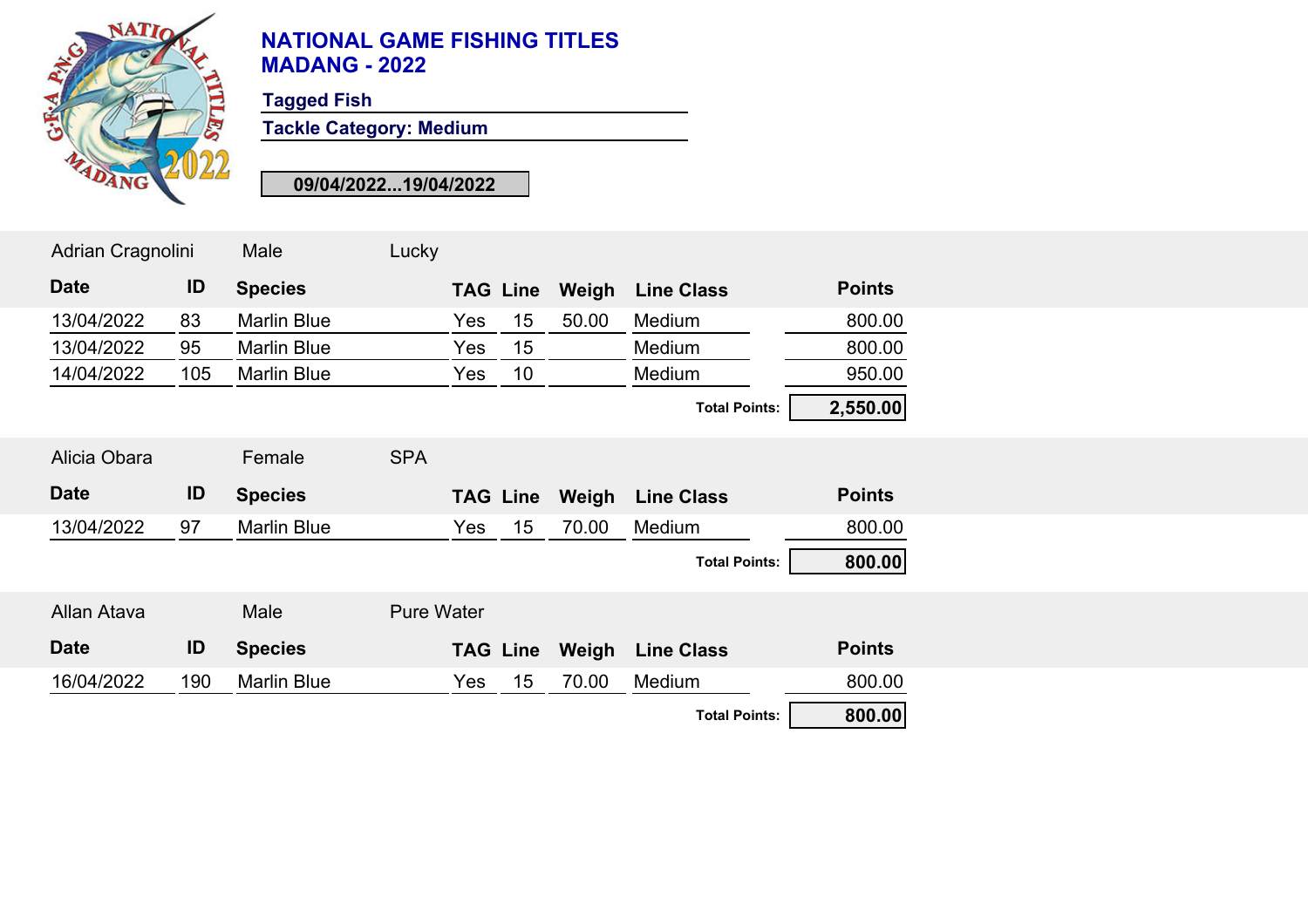

**Tagged Fish**

**Tackle Category: Medium**

| <b>Andrew Marlow</b>  |                | Male               | <b>TAN</b>         |     |                 |       |                      |               |  |
|-----------------------|----------------|--------------------|--------------------|-----|-----------------|-------|----------------------|---------------|--|
| <b>Date</b>           | ID             | <b>Species</b>     |                    |     | <b>TAG Line</b> | Weigh | <b>Line Class</b>    | <b>Points</b> |  |
| 16/04/2022            | 180            | <b>Marlin Blue</b> |                    | Yes | 15              | 65.00 | Medium               | 800.00        |  |
|                       |                |                    |                    |     |                 |       | <b>Total Points:</b> | 800.00        |  |
| Angela Salak          |                | Female             | Wanmoa             |     |                 |       |                      |               |  |
| <b>Date</b>           | ID             | <b>Species</b>     |                    |     | <b>TAG Line</b> | Weigh | <b>Line Class</b>    | <b>Points</b> |  |
| 15/04/2022            | 127            | <b>Marlin Blue</b> |                    | Yes | 15              |       | Medium               | 800.00        |  |
|                       |                |                    |                    |     |                 |       | <b>Total Points:</b> | 800.00        |  |
| <b>Arnold Kuk</b>     |                | Male               | <b>SP Highland</b> |     |                 |       |                      |               |  |
| <b>Date</b>           | ID             | <b>Species</b>     |                    |     | <b>TAG Line</b> | Weigh | <b>Line Class</b>    | <b>Points</b> |  |
| 11/04/2022            | 40             | <b>Barracuda</b>   |                    | Yes | 15              |       | Medium               | 30.00         |  |
|                       |                |                    |                    |     |                 |       | <b>Total Points:</b> | 30.00         |  |
| <b>Biena Woolcott</b> |                | Female             | PPP <sub>1</sub>   |     |                 |       |                      |               |  |
| <b>Date</b>           | ID             | <b>Species</b>     |                    |     | <b>TAG Line</b> | Weigh | <b>Line Class</b>    | <b>Points</b> |  |
| 09/04/2022            | $\overline{2}$ | <b>Barracuda</b>   |                    | Yes | 15              |       | Medium               | 30.00         |  |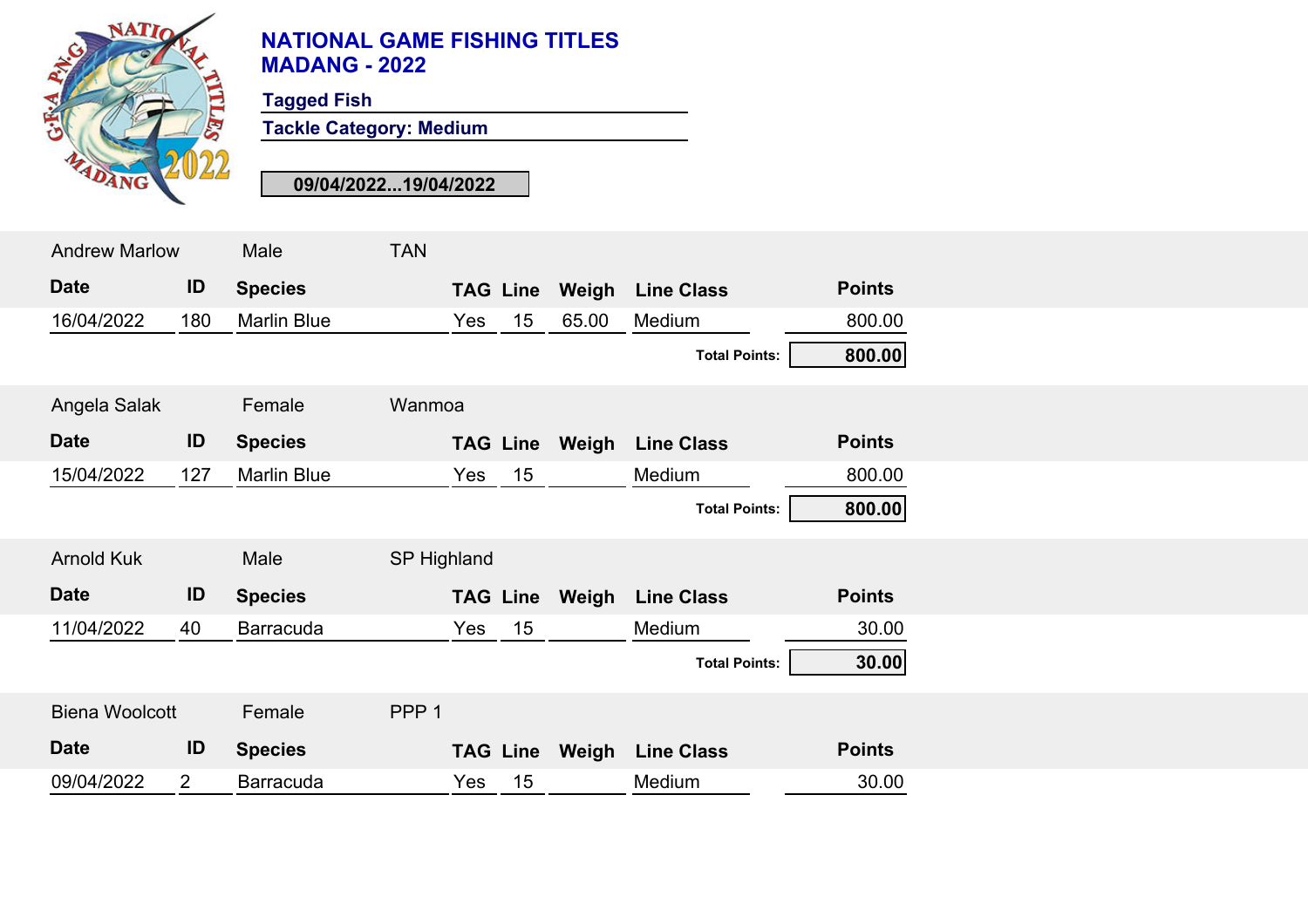| <b>NATIC</b>            | TELES | <b>NATIONAL GAME FISHING TITLES</b><br><b>MADANG - 2022</b><br><b>Tagged Fish</b><br><b>Tackle Category: Medium</b><br>09/04/202219/04/2022 |                   |                 |    |       |                         |               |
|-------------------------|-------|---------------------------------------------------------------------------------------------------------------------------------------------|-------------------|-----------------|----|-------|-------------------------|---------------|
| 10/04/2022              | 14    | <b>Marlin Blue</b>                                                                                                                          |                   | Yes             | 15 | 70.00 | Medium                  | 800.00        |
| 10/04/2022              | 36    | <b>Marlin Blue</b>                                                                                                                          |                   | Yes             | 15 | 60.00 | Medium                  | 800.00        |
|                         |       |                                                                                                                                             |                   |                 |    |       | <b>Total Points:</b>    | 1,630.00      |
| <b>Bobby Chen</b>       |       | Male                                                                                                                                        | <b>Skell Meri</b> |                 |    |       |                         |               |
| <b>Date</b>             | ID    | <b>Species</b>                                                                                                                              |                   | <b>TAG Line</b> |    | Weigh | <b>Line Class</b>       | <b>Points</b> |
| 10/04/2022              | 19    | <b>Marlin Blue</b>                                                                                                                          |                   | Yes             | 15 | 80.00 | Medium                  | 800.00        |
|                         |       |                                                                                                                                             |                   |                 |    |       | <b>Total Points:</b>    | 800.00        |
| <b>Brannon Yap</b>      |       | Male                                                                                                                                        | BAT <sub>1</sub>  |                 |    |       |                         |               |
| <b>Date</b>             | ID    | <b>Species</b>                                                                                                                              |                   | <b>TAG Line</b> |    |       | <b>Weigh</b> Line Class | <b>Points</b> |
| 09/04/2022<br>8         |       | Sailfish                                                                                                                                    |                   | Yes             | 15 | 20.00 | Medium                  | 550.00        |
|                         |       |                                                                                                                                             |                   |                 |    |       | <b>Total Points:</b>    | 550.00        |
| <b>Chelsea Woolcott</b> |       | <b>Jnr Female</b>                                                                                                                           | PPP <sub>1</sub>  |                 |    |       |                         |               |
| <b>Date</b>             | ID    | <b>Species</b>                                                                                                                              |                   | <b>TAG Line</b> |    |       | <b>Weigh</b> Line Class | <b>Points</b> |
| 09/04/2022<br>6         |       | Tuna Mac                                                                                                                                    |                   | Yes             | 15 |       | Medium                  | 10.00         |
| 10/04/2022              | 17    | <b>Barracuda</b>                                                                                                                            |                   | Yes             | 10 |       | Medium                  | 30.00         |
| 10/04/2022              | 26    | Sailfish                                                                                                                                    |                   | Yes             | 15 | 15.00 | Medium                  | 550.00        |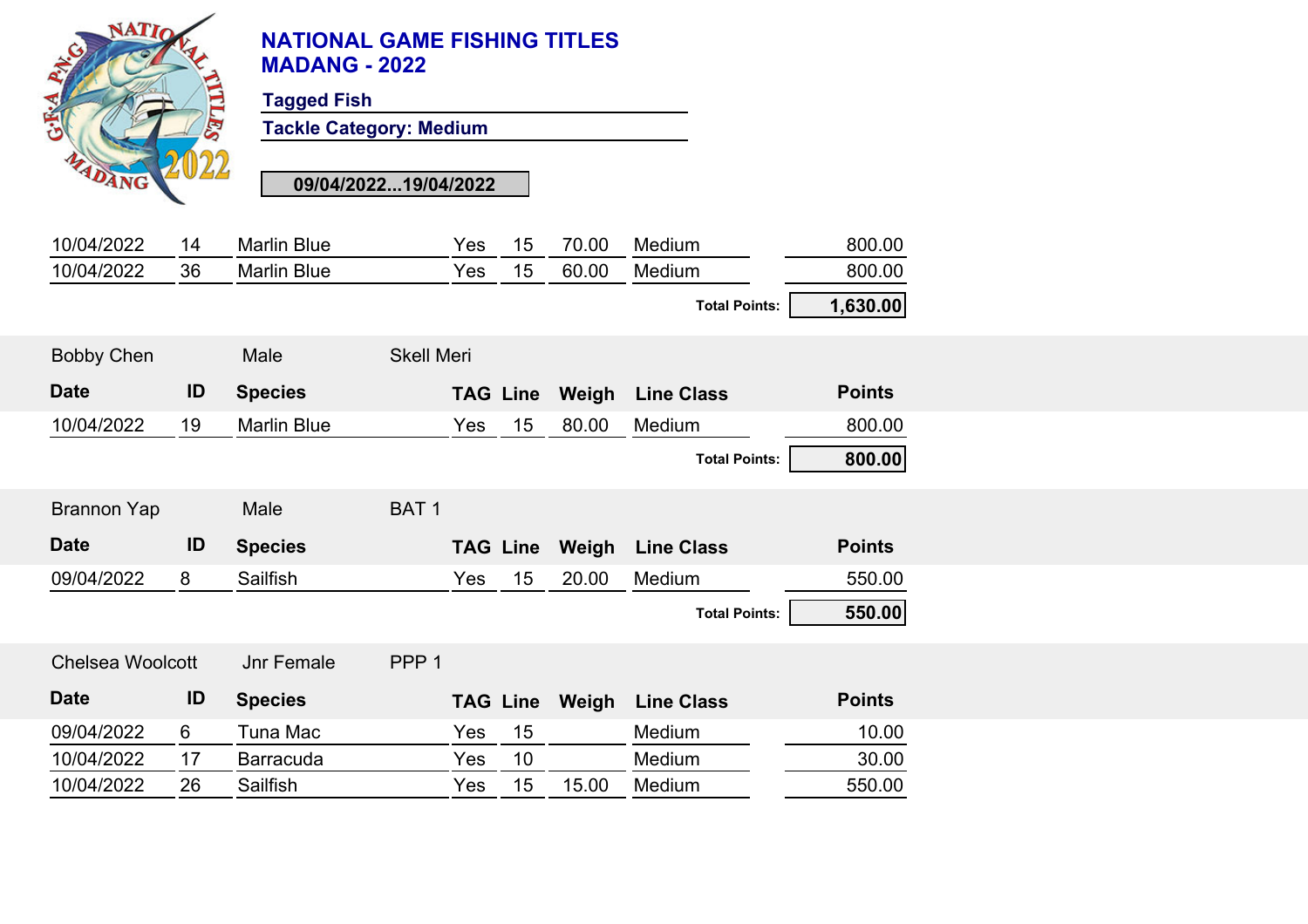

**Tagged Fish**

**Tackle Category: Medium**

|                          |    |                    |                  |                 |                 |       | <b>Total Points:</b> | 590.00        |
|--------------------------|----|--------------------|------------------|-----------------|-----------------|-------|----------------------|---------------|
| <b>Christopher Tyson</b> |    | Male               | BAT <sub>1</sub> |                 |                 |       |                      |               |
| <b>Date</b>              | ID | <b>Species</b>     |                  |                 | <b>TAG Line</b> | Weigh | <b>Line Class</b>    | <b>Points</b> |
| 10/04/2022               | 15 | Sailfish           |                  | Yes             | 15              | 20.00 | Medium               | 550.00        |
|                          |    |                    |                  |                 |                 |       | <b>Total Points:</b> | 550.00        |
| <b>Damien Colette</b>    |    | Male               | PPP <sub>3</sub> |                 |                 |       |                      |               |
|                          |    |                    |                  |                 |                 |       |                      |               |
| <b>Date</b>              | ID | <b>Species</b>     |                  | <b>TAG Line</b> |                 | Weigh | <b>Line Class</b>    | <b>Points</b> |
| 13/04/2022               | 84 | <b>Marlin Blue</b> |                  | Yes             | 15              | 40.00 | Medium               | 800.00        |
|                          |    |                    |                  |                 |                 |       | <b>Total Points:</b> | 800.00        |
| <b>Danielle Coutts</b>   |    | Female             | Witchdoctor 3    |                 |                 |       |                      |               |
| <b>Date</b>              | ID | <b>Species</b>     |                  | <b>TAG Line</b> |                 | Weigh | <b>Line Class</b>    | <b>Points</b> |
| 11/04/2022               | 41 | Tuna Mac           |                  | Yes             | 10              |       | Medium               | 10.00         |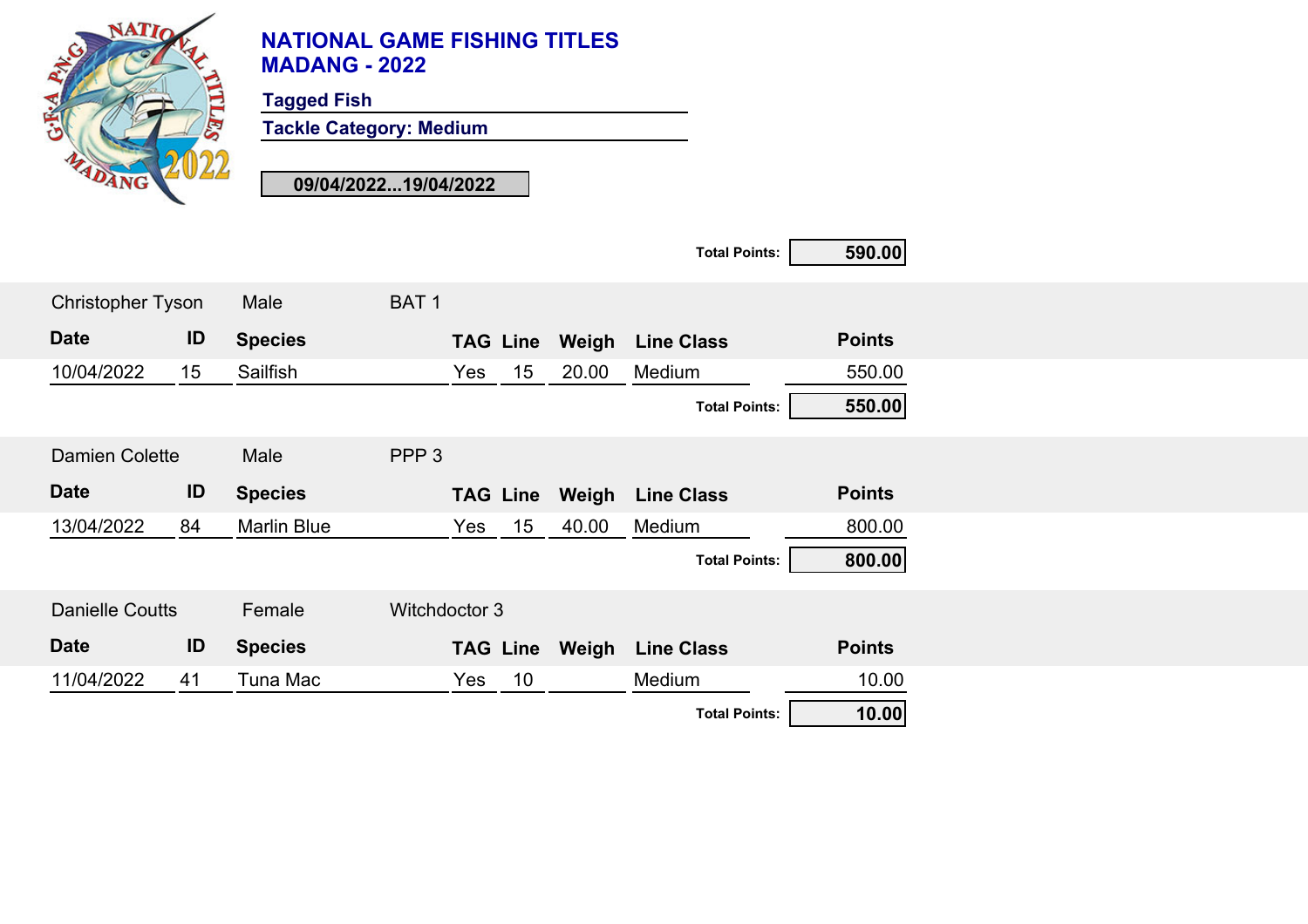

**Tagged Fish**

**Tackle Category: Medium**

| Douglas Minimbi |     | Male               | <b>BATPNG 2</b>  |     |                 |       |                      |               |
|-----------------|-----|--------------------|------------------|-----|-----------------|-------|----------------------|---------------|
| <b>Date</b>     | ID  | <b>Species</b>     |                  |     | <b>TAG Line</b> | Weigh | <b>Line Class</b>    | <b>Points</b> |
| 14/04/2022      | 119 | <b>Marlin Blue</b> |                  | Yes | 15              |       | Medium               | 800.00        |
|                 |     |                    |                  |     |                 |       | <b>Total Points:</b> | 800.00        |
| Ed Weggemans    |     | Male               | <b>SP Export</b> |     |                 |       |                      |               |
| <b>Date</b>     | ID  | <b>Species</b>     |                  |     | <b>TAG Line</b> | Weigh | <b>Line Class</b>    | <b>Points</b> |
| 10/04/2022      | 20  | Sailfish           |                  | Yes | 15              | 30.00 | Medium               | 550.00        |
|                 |     |                    |                  |     |                 |       | <b>Total Points:</b> | 550.00        |
| Elly Kanan      |     | Female             | <b>IPL</b>       |     |                 |       |                      |               |
| <b>Date</b>     | ID  | <b>Species</b>     |                  |     | <b>TAG Line</b> | Weigh | <b>Line Class</b>    | <b>Points</b> |
| 15/04/2022      | 130 | <b>Marlin Blue</b> |                  | Yes | 15              |       | Medium               | 800.00        |
| 16/04/2022      | 187 | <b>Marlin Blue</b> |                  | Yes | 15              | 30.00 | Medium               | 800.00        |
|                 |     |                    |                  |     |                 |       | <b>Total Points:</b> | 1,600.00      |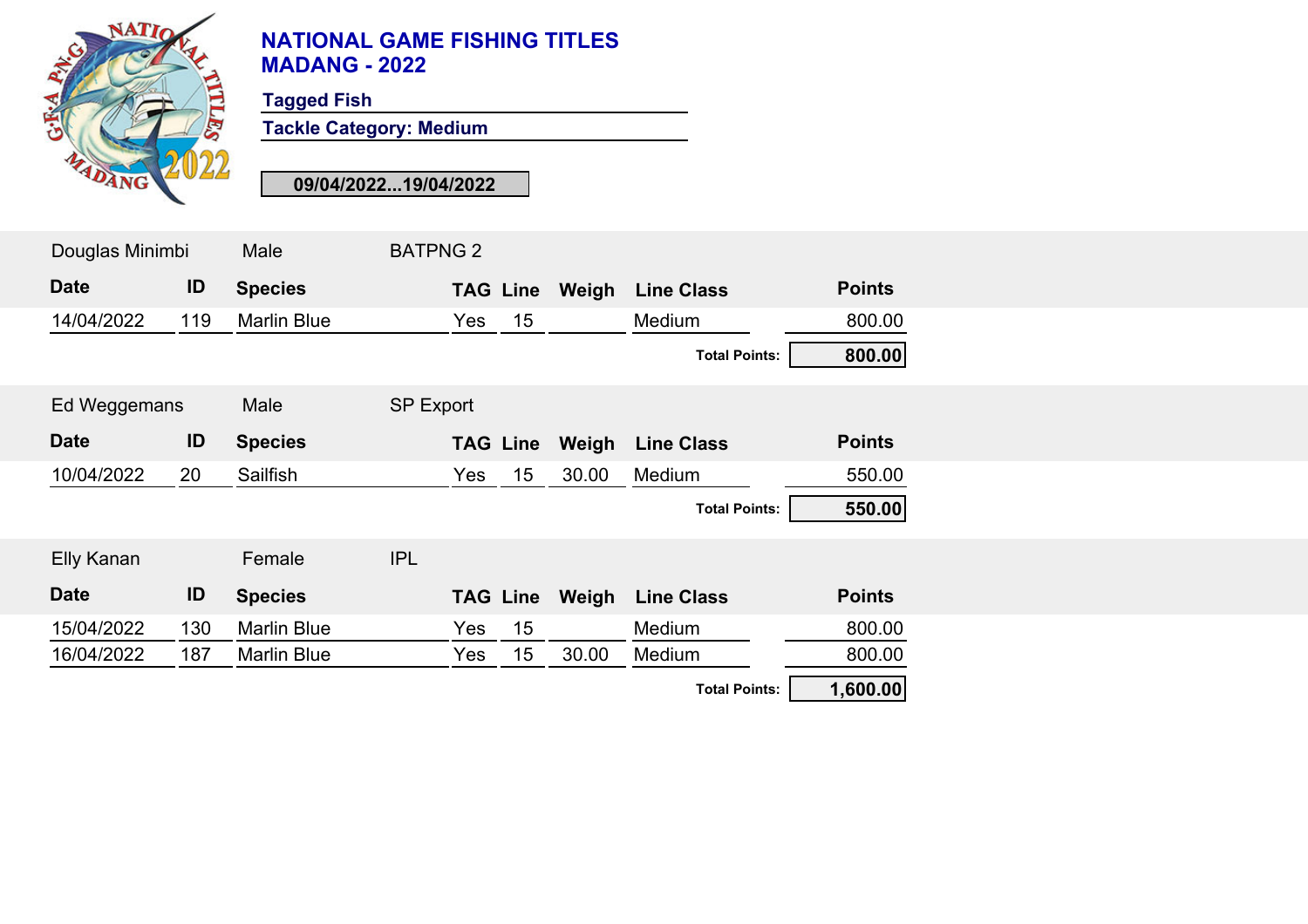

**Tagged Fish**

**Tackle Category: Medium**

| Emma Pickworth |     | Female             | Lucky        |     |                 |                       |                      |               |  |
|----------------|-----|--------------------|--------------|-----|-----------------|-----------------------|----------------------|---------------|--|
| <b>Date</b>    | ID  | <b>Species</b>     |              |     |                 | <b>TAG Line Weigh</b> | <b>Line Class</b>    | <b>Points</b> |  |
| 16/04/2022     | 172 | <b>Marlin Blue</b> |              | Yes | 15 <sub>1</sub> | 70.00                 | Medium               | 800.00        |  |
|                |     |                    |              |     |                 |                       | <b>Total Points:</b> | 800.00        |  |
| Erin Gangloff  |     | <b>Jnr Female</b>  | Manu Tai Jnr |     |                 |                       |                      |               |  |
| <b>Date</b>    | ID  | <b>Species</b>     |              |     |                 | <b>TAG Line Weigh</b> | <b>Line Class</b>    | <b>Points</b> |  |
| 12/04/2022     | 70  | <b>Marlin Blue</b> |              | Yes | 15 <sub>1</sub> | 50.00                 | Medium               | 800.00        |  |
| 13/04/2022     | 82  | <b>Marlin Blue</b> |              | Yes | 10              |                       | Medium               | 950.00        |  |
|                |     |                    |              |     |                 |                       | <b>Total Points:</b> | 1,750.00      |  |
| Giaan Gangloff |     | <b>Jnr Female</b>  | Manu Tai Jnr |     |                 |                       |                      |               |  |
| <b>Date</b>    | ID  | <b>Species</b>     |              |     | <b>TAG Line</b> | Weigh                 | <b>Line Class</b>    | <b>Points</b> |  |
| 12/04/2022     | 71  | <b>Marlin Blue</b> |              | Yes | 15 <sub>1</sub> | 60.00                 | Medium               | 800.00        |  |
|                |     |                    |              |     |                 |                       | <b>Total Points:</b> | 800.00        |  |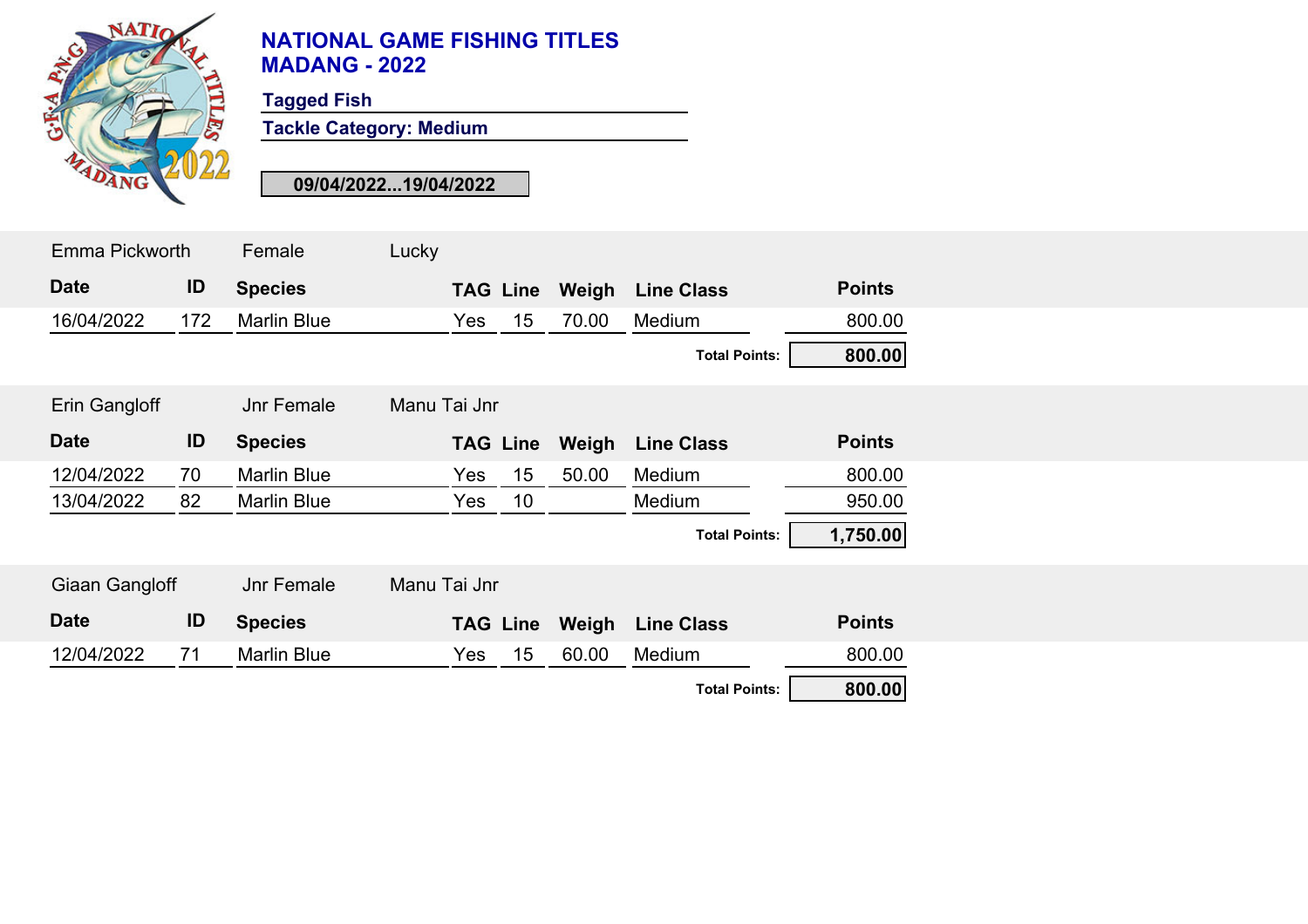

**Tagged Fish**

**Tackle Category: Medium**

| <b>Guis Muroket</b> |     | Male               | <b>BAT PNG 3</b> |             |                      |               |
|---------------------|-----|--------------------|------------------|-------------|----------------------|---------------|
| <b>Date</b>         | ID  | <b>Species</b>     | <b>TAG Line</b>  | Weigh       | <b>Line Class</b>    | <b>Points</b> |
| 17/04/2022          | 208 | <b>Marlin Blue</b> | Yes              | 15          | Medium               | 800.00        |
| 17/04/2022          | 207 | <b>Marlin Blue</b> | Yes              | 15          | Medium               | 800.00        |
|                     |     |                    |                  |             | <b>Total Points:</b> | 1,600.00      |
| <b>Jacky Weng</b>   |     | Male               | PPP <sub>2</sub> |             |                      |               |
| <b>Date</b>         | ID  | <b>Species</b>     | <b>TAG Line</b>  | Weigh       | <b>Line Class</b>    | <b>Points</b> |
| 12/04/2022          | 65  | <b>Marlin Blue</b> | Yes              | 15<br>60.00 | Medium               | 800.00        |
|                     |     |                    |                  |             | <b>Total Points:</b> | 800.00        |
| <b>Jodie Finall</b> |     | Female             | Tribal 1         |             |                      |               |
| <b>Date</b>         | ID  | <b>Species</b>     | <b>TAG Line</b>  | Weigh       | <b>Line Class</b>    | <b>Points</b> |
| 12/04/2022          | 58  | <b>Marlin Blue</b> | Yes              | 10<br>35.00 | Medium               | 950.00        |
|                     |     |                    |                  |             | <b>Total Points:</b> | 950.00        |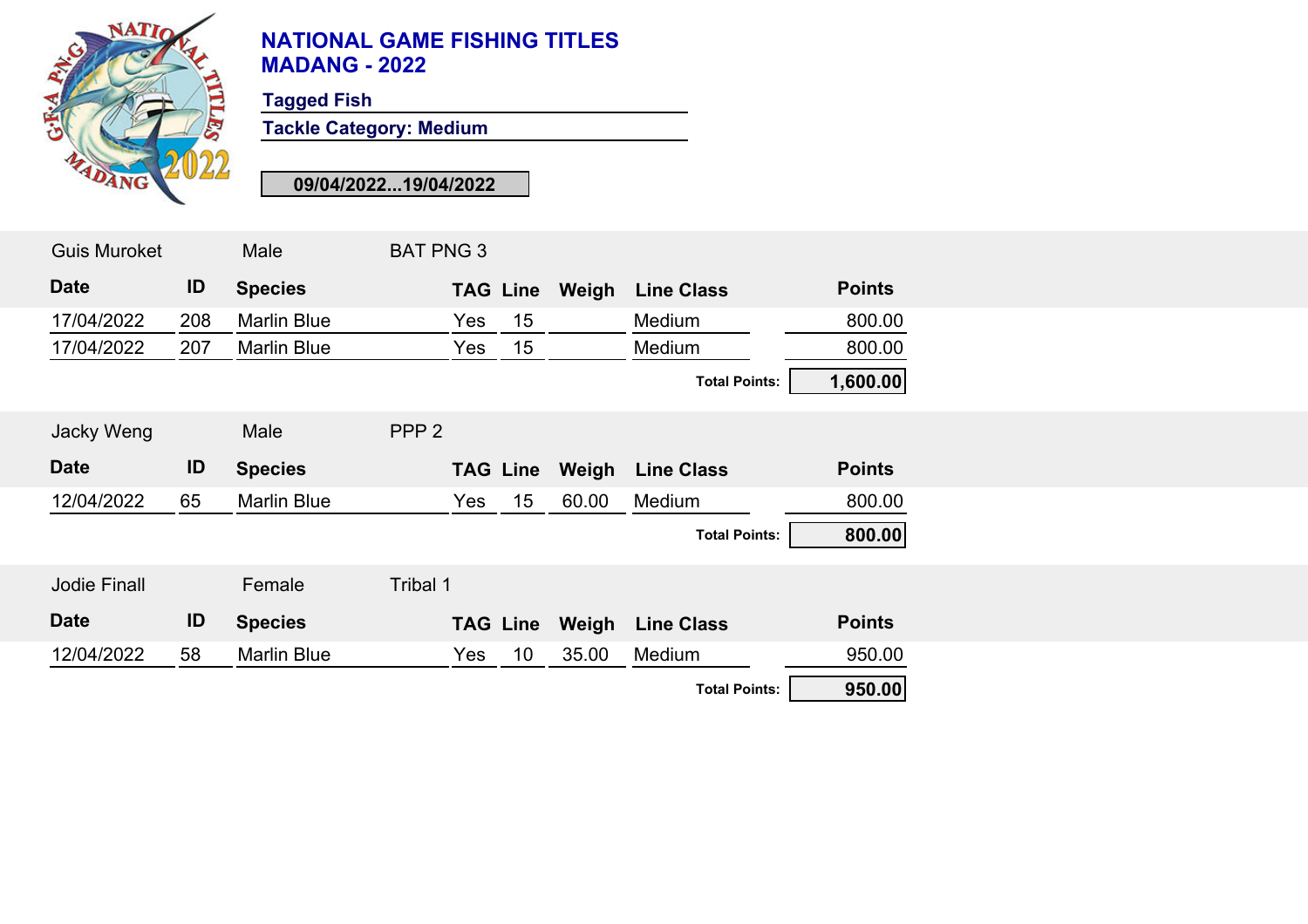

**Tagged Fish**

**Tackle Category: Medium**

| Johna Luke              |     | Male               | <b>Pure Water</b> |     |                 |       |                      |               |
|-------------------------|-----|--------------------|-------------------|-----|-----------------|-------|----------------------|---------------|
| <b>Date</b>             | ID  | <b>Species</b>     |                   |     | <b>TAG Line</b> | Weigh | <b>Line Class</b>    | <b>Points</b> |
| 16/04/2022              | 193 | <b>Marlin Blue</b> |                   | Yes | 15              | 90.00 | Medium               | 800.00        |
| 16/04/2022              | 167 | <b>Barracuda</b>   |                   | Yes | 15              |       | Medium               | 30.00         |
|                         |     |                    |                   |     |                 |       | <b>Total Points:</b> | 830.00        |
| Juan Rey                |     | Male               | <b>TAN</b>        |     |                 |       |                      |               |
| <b>Date</b>             | ID  | <b>Species</b>     |                   |     | <b>TAG Line</b> | Weigh | <b>Line Class</b>    | <b>Points</b> |
| 16/04/2022              | 128 | <b>Marlin Blue</b> |                   | Yes | 15              | 60.00 | Medium               | 800.00        |
|                         |     |                    |                   |     |                 |       | <b>Total Points:</b> | 800.00        |
| <b>Justin Brunskill</b> |     | Male               | Rage On           |     |                 |       |                      |               |
| <b>Date</b>             | ID  | <b>Species</b>     |                   |     | <b>TAG Line</b> | Weigh | <b>Line Class</b>    | <b>Points</b> |
| 12/04/2022              | 66  | <b>Marlin Blue</b> |                   | Yes | 15              | 50.00 | Medium               | 800.00        |
|                         |     |                    |                   |     |                 |       | <b>Total Points:</b> | 800.00        |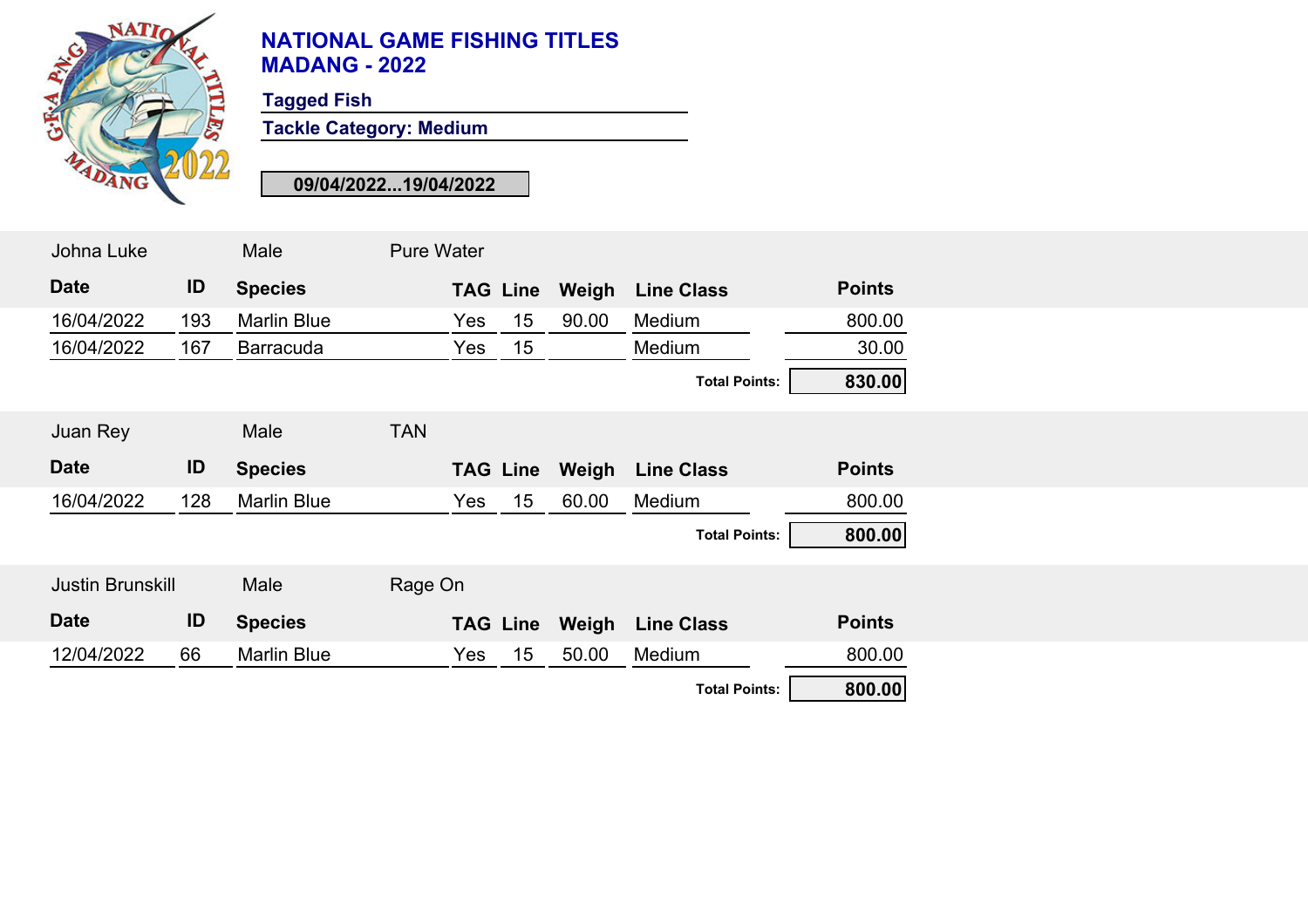

**Tagged Fish**

**Tackle Category: Medium**

| Kathy Howden |                | Female             | Witchdoctor 1    |                 |       |                      |               |
|--------------|----------------|--------------------|------------------|-----------------|-------|----------------------|---------------|
| <b>Date</b>  | ID             | <b>Species</b>     |                  | <b>TAG Line</b> | Weigh | <b>Line Class</b>    | <b>Points</b> |
| 17/04/2022   | 198            | <b>Marlin Blue</b> | Yes              | 10 <sup>°</sup> | 35.00 | Medium               | 950.00        |
| 17/04/2022   | 204            | <b>Marlin Blue</b> | Yes              | 10 <sup>°</sup> | 40.00 | Medium               | 950.00        |
| 17/04/2022   | 213            | <b>Marlin Blue</b> | Yes              | 15              | 20.00 | Medium               | 800.00        |
|              |                |                    |                  |                 |       | <b>Total Points:</b> | 2,700.00      |
| Larry Posa   |                | Male               | BAT <sub>1</sub> |                 |       |                      |               |
| <b>Date</b>  | ID             | <b>Species</b>     |                  | <b>TAG Line</b> | Weigh | <b>Line Class</b>    | <b>Points</b> |
| 09/04/2022   | $\overline{4}$ | Sailfish           | Yes              | 15              | 20.00 | Medium               | 550.00        |
|              |                |                    |                  |                 |       | <b>Total Points:</b> | 550.00        |
| Leonard Tan  |                | Male               | <b>SP Export</b> |                 |       |                      |               |
| <b>Date</b>  | ID             | <b>Species</b>     |                  | <b>TAG Line</b> | Weigh | <b>Line Class</b>    | <b>Points</b> |
| 10/04/2022   | 13             | <b>Barracuda</b>   | Yes              | 15              |       | Medium               | 30.00         |
| 10/04/2022   | 11             | Sailfish           | Yes              | 15              | 30.00 | Medium               | 550.00        |
|              |                |                    |                  |                 |       | <b>Total Points:</b> | 580.00        |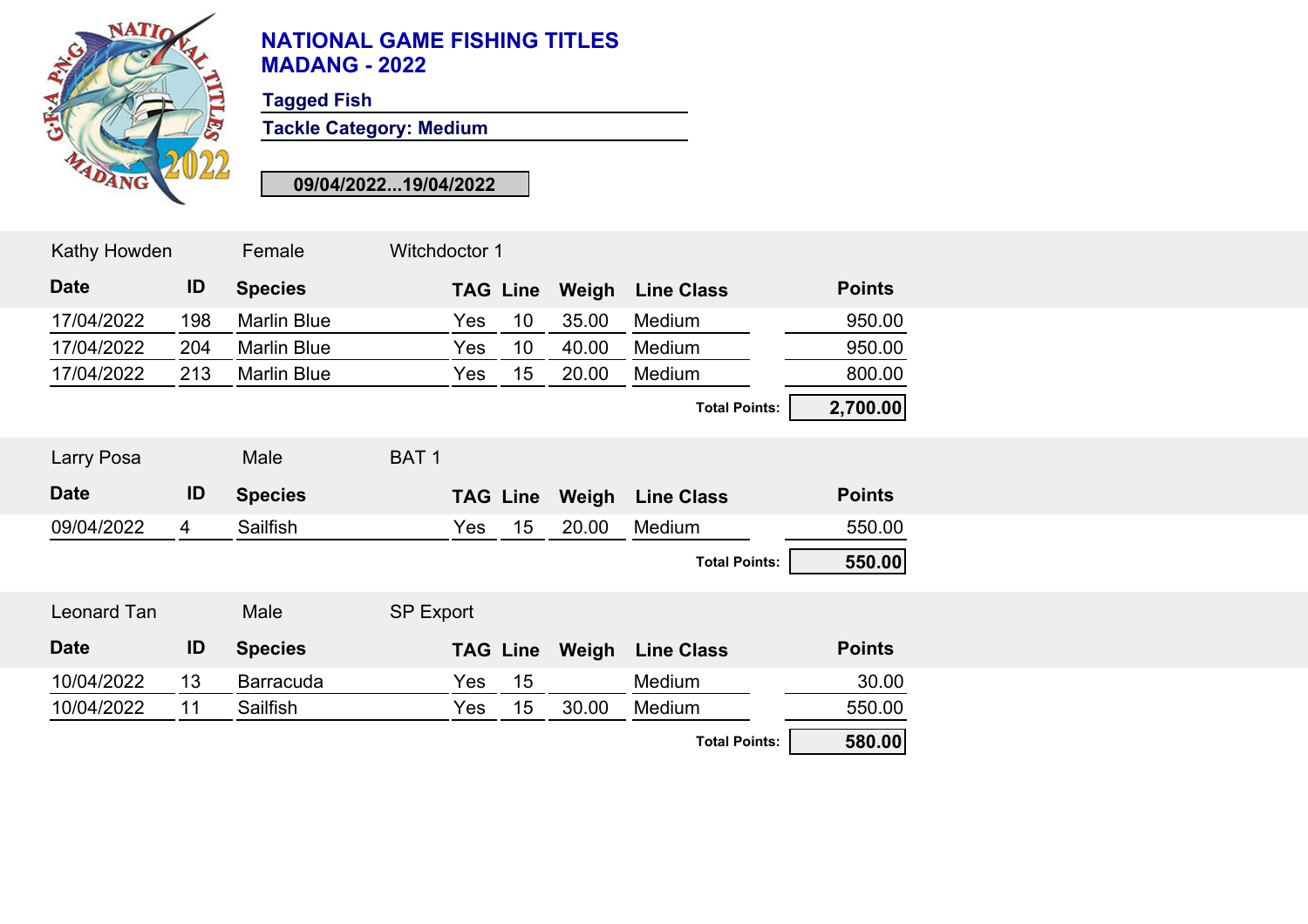

**Tagged Fish**

**Tackle Category: Medium**

| Lin Weijie       |     | Female             | <b>BATPNG 2</b> |                 |                       |                      |               |
|------------------|-----|--------------------|-----------------|-----------------|-----------------------|----------------------|---------------|
| <b>Date</b>      | ID  | <b>Species</b>     |                 |                 | <b>TAG Line Weigh</b> | <b>Line Class</b>    | <b>Points</b> |
| 14/04/2022       | 111 | <b>Marlin Blue</b> | Yes             | 15              |                       | Medium               | 800.00        |
|                  |     |                    |                 |                 |                       | <b>Total Points:</b> | 800.00        |
| Lionel Brunskill |     | Male               | Rage On         |                 |                       |                      |               |
| <b>Date</b>      | ID  | <b>Species</b>     |                 | <b>TAG Line</b> | Weigh                 | <b>Line Class</b>    | <b>Points</b> |
| 12/04/2022       | 67  | <b>Marlin Blue</b> | Yes             | 15              | 60.00                 | Medium               | 800.00        |
|                  |     |                    |                 |                 |                       | <b>Total Points:</b> | 800.00        |
| Liquan Yan       |     | Male               | Cabolero        |                 |                       |                      |               |
| <b>Date</b>      | ID  | <b>Species</b>     |                 | <b>TAG Line</b> | Weigh                 | <b>Line Class</b>    | <b>Points</b> |
| 12/04/2022       | 72  | <b>Marlin Blue</b> | Yes             | 15              | 60.00                 | Medium               | 800.00        |
|                  |     |                    |                 |                 |                       | <b>Total Points:</b> | 800.00        |
| Louis Graham     |     | Male               | Rage On         |                 |                       |                      |               |
| <b>Date</b>      | ID  | <b>Species</b>     |                 |                 | <b>TAG Line Weigh</b> | <b>Line Class</b>    | <b>Points</b> |
| 14/04/2022       | 109 | <b>Marlin Blue</b> | Yes             | 15              |                       | Medium               | 800.00        |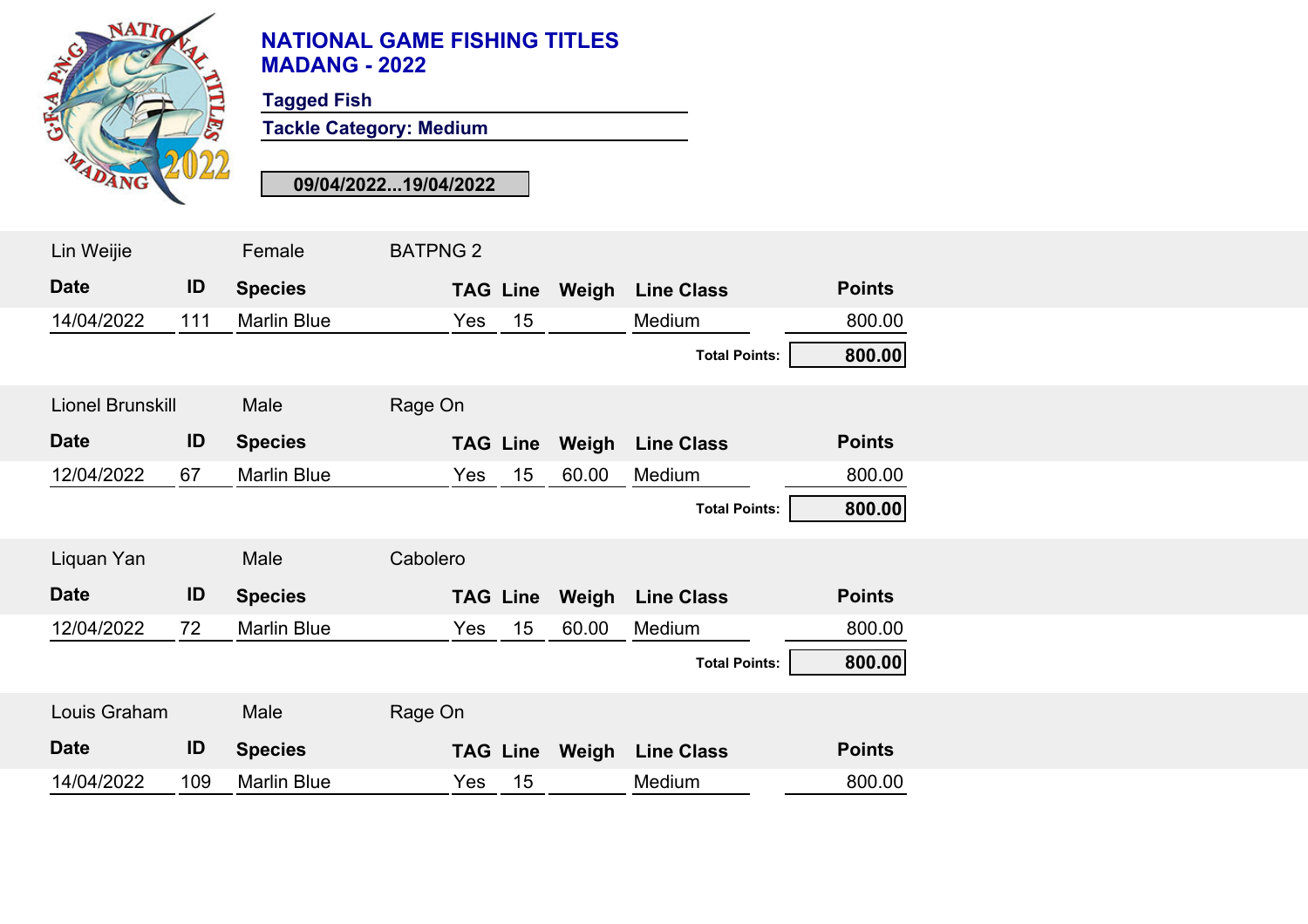

**Tagged Fish**

**Tackle Category: Medium**

|                        |     |                    |              |     |                 |       | <b>Total Points:</b> | 800.00        |
|------------------------|-----|--------------------|--------------|-----|-----------------|-------|----------------------|---------------|
| Louise Franklin        |     | Female             | Satisfaction |     |                 |       |                      |               |
| <b>Date</b>            | ID  | <b>Species</b>     |              |     | <b>TAG Line</b> | Weigh | <b>Line Class</b>    | <b>Points</b> |
| 15/04/2022             | 126 | <b>Marlin Blue</b> |              | Yes | 15              | 60.00 | Medium               | 800.00        |
|                        |     |                    |              |     |                 |       | <b>Total Points:</b> | 800.00        |
| Marco Crognolini       |     | Male               | Lucky        |     |                 |       |                      |               |
| <b>Date</b>            | ID  | <b>Species</b>     |              |     | <b>TAG Line</b> | Weigh | <b>Line Class</b>    | <b>Points</b> |
| 16/04/2022             | 170 | <b>Marlin Blue</b> |              | Yes | 15              | 60.00 | Medium               | 800.00        |
|                        |     |                    |              |     |                 |       | <b>Total Points:</b> | 800.00        |
| <b>Mathew Brutnall</b> |     | Male               | Lucky        |     |                 |       |                      |               |
| <b>Date</b>            | ID  | <b>Species</b>     |              |     | <b>TAG Line</b> | Weigh | <b>Line Class</b>    | <b>Points</b> |
| 16/04/2022             | 168 | <b>Marlin Blue</b> |              | Yes | 15              | 50.00 | Medium               | 800.00        |
| 16/04/2022             | 191 | <b>Marlin Blue</b> |              | Yes | 15              | 50.00 | Medium               | 800.00        |
|                        |     |                    |              |     |                 |       | <b>Total Points:</b> | 1,600.00      |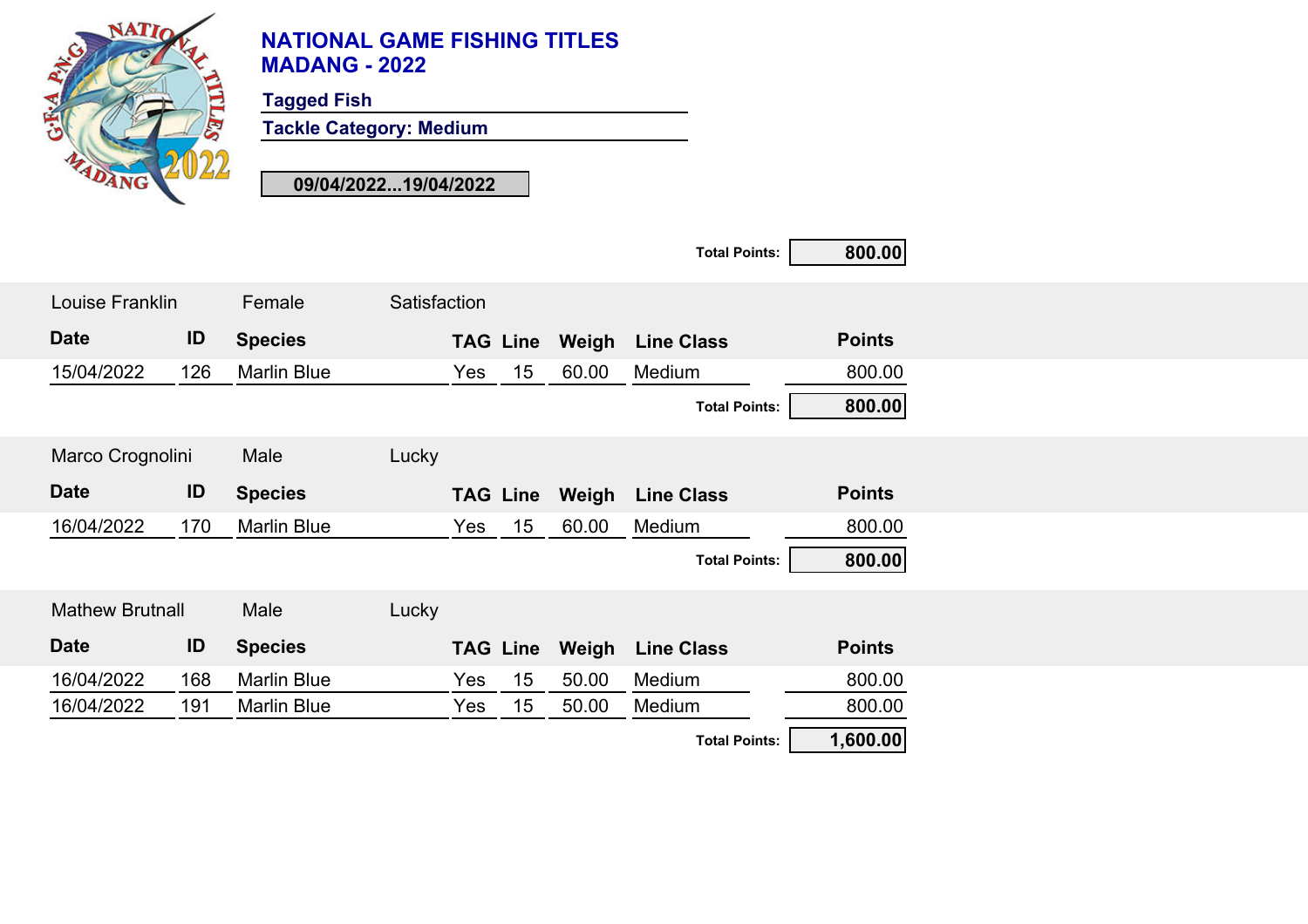

**Tagged Fish**

**Tackle Category: Medium**

| Michelle Apore  |     | Female             | Rage On          |                 |       |                      |               |  |
|-----------------|-----|--------------------|------------------|-----------------|-------|----------------------|---------------|--|
| <b>Date</b>     | ID  | <b>Species</b>     |                  | <b>TAG Line</b> | Weigh | <b>Line Class</b>    | <b>Points</b> |  |
| 13/04/2022      | 89  | <b>Marlin Blue</b> |                  | 15<br>Yes       |       | Medium               | 800.00        |  |
|                 |     |                    |                  |                 |       | <b>Total Points:</b> | 800.00        |  |
| Mogia Nime      |     | Male               | <b>BAT PNG 3</b> |                 |       |                      |               |  |
| <b>Date</b>     | ID  | <b>Species</b>     |                  | <b>TAG Line</b> | Weigh | <b>Line Class</b>    | <b>Points</b> |  |
| 16/04/2022      | 173 | <b>Marlin Blue</b> |                  | 15<br>Yes       |       | Medium               | 800.00        |  |
| 17/04/2022      | 210 | <b>Marlin Blue</b> |                  | 15<br>Yes       |       | Medium               | 800.00        |  |
|                 |     |                    |                  |                 |       | <b>Total Points:</b> | 1,600.00      |  |
| Nathan Thompson |     | Male               | <b>TAN</b>       |                 |       |                      |               |  |
| <b>Date</b>     | ID  | <b>Species</b>     |                  | <b>TAG Line</b> | Weigh | <b>Line Class</b>    | <b>Points</b> |  |
| 16/04/2022      | 184 | <b>Marlin Blue</b> |                  | 15<br>Yes       | 45.00 | Medium               | 800.00        |  |
|                 |     |                    |                  |                 |       | <b>Total Points:</b> | 800.00        |  |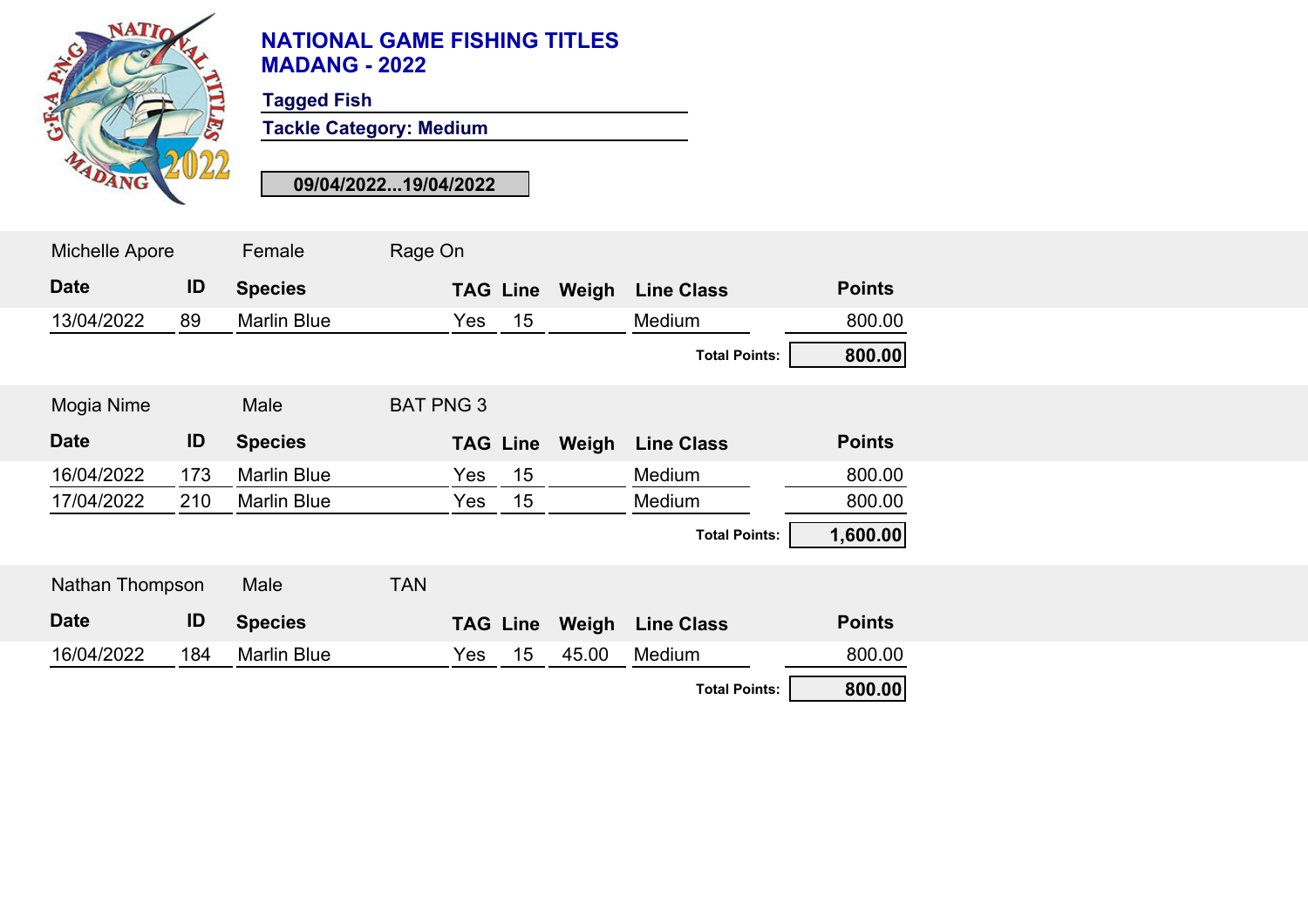

**Tagged Fish**

**Tackle Category: Medium**

| Neomi Sawicki       |                | Female                | Manu Tai         |                 |       |                      |               |
|---------------------|----------------|-----------------------|------------------|-----------------|-------|----------------------|---------------|
| <b>Date</b>         | ID             | <b>Species</b>        |                  | <b>TAG Line</b> | Weigh | <b>Line Class</b>    | <b>Points</b> |
| 14/04/2022          | 110            | <b>Marlin Blue</b>    | <b>Yes</b>       | 15              |       | Medium               | 800.00        |
| 16/04/2022          | 186            | <b>Marlin Blue</b>    | Yes              | 15              | 75.00 | Medium               | 800.00        |
|                     |                |                       |                  |                 |       | <b>Total Points:</b> | 1,600.00      |
| Nic Schoepfer       |                | Male                  | Consort 2        |                 |       |                      |               |
| <b>Date</b>         | ID             | <b>Species</b>        |                  | <b>TAG Line</b> | Weigh | <b>Line Class</b>    | <b>Points</b> |
| 11/04/2022          | 50             | <b>Trevally Giant</b> | Yes              | 10              |       | Medium               | 40.00         |
|                     |                |                       |                  |                 |       | <b>Total Points:</b> | 40.00         |
| <b>Philip Kelly</b> |                | Male                  | <b>Skel Meri</b> |                 |       |                      |               |
| <b>Date</b>         | ID             | <b>Species</b>        |                  | <b>TAG Line</b> | Weigh | <b>Line Class</b>    | <b>Points</b> |
| 09/04/2022          | $\overline{7}$ | Sailfish              | Yes              | 15              | 30.00 | Medium               | 550.00        |
|                     |                |                       |                  |                 |       | <b>Total Points:</b> | 550.00        |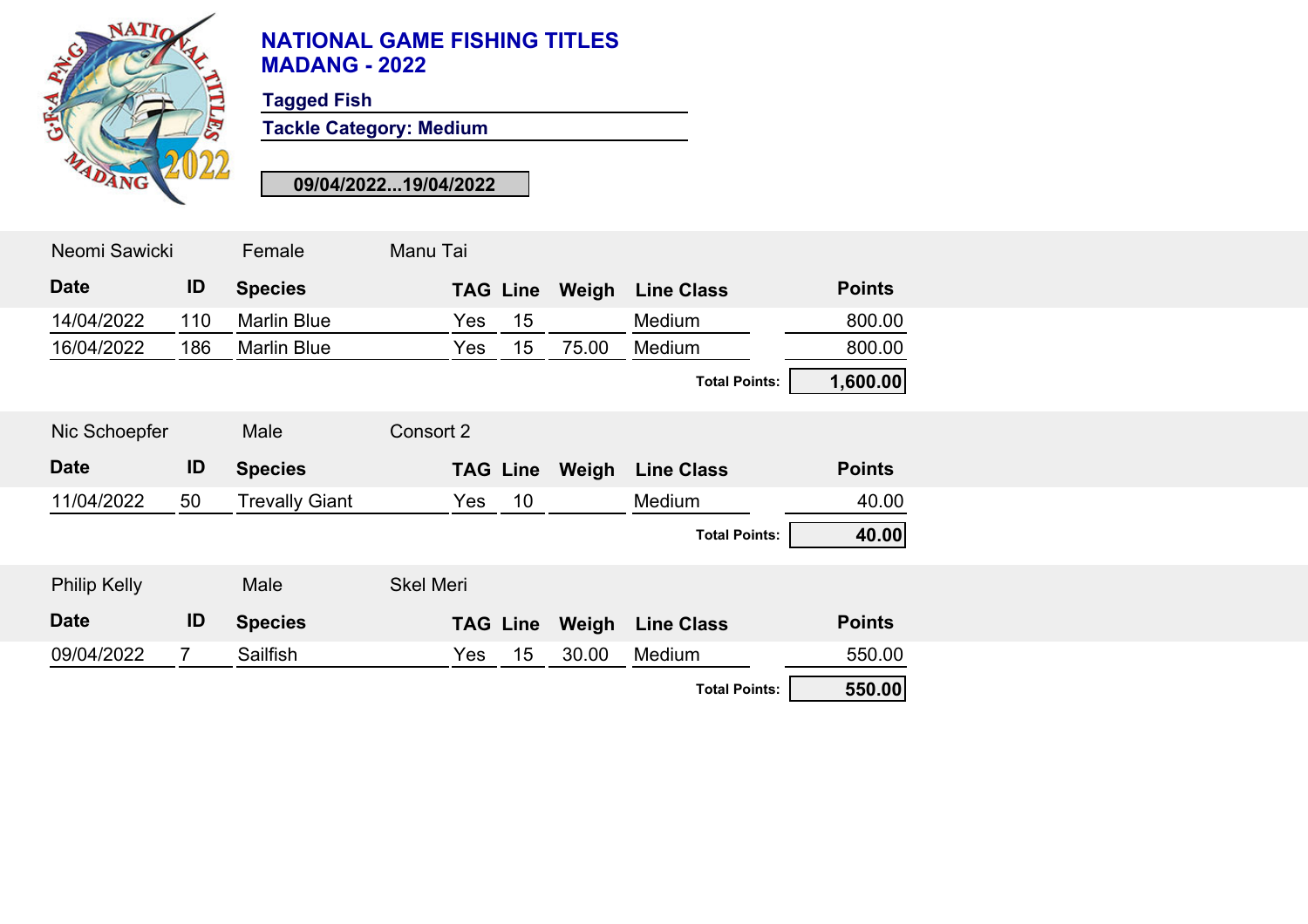

**Tagged Fish**

**Tackle Category: Medium**

| Pinia O'Hanlon |     | Female             | Manu Tai    |                 |       |                      |               |
|----------------|-----|--------------------|-------------|-----------------|-------|----------------------|---------------|
| <b>Date</b>    | ID  | <b>Species</b>     |             | <b>TAG Line</b> | Weigh | <b>Line Class</b>    | <b>Points</b> |
| 14/04/2022     | 114 | <b>Marlin Blue</b> | Yes         | 15              |       | Medium               | 800.00        |
| 14/04/2022     | 106 | <b>Marlin Blue</b> | Yes         | 15              |       | Medium               | 800.00        |
| 16/04/2022     | 188 | <b>Marlin Blue</b> | Yes         | 15              | 80.00 | Medium               | 800.00        |
|                |     |                    |             |                 |       | <b>Total Points:</b> | 2,400.00      |
| Rose Ipatas    |     | Female             | SP Highland |                 |       |                      |               |
| <b>Date</b>    | ID  | <b>Species</b>     |             | <b>TAG Line</b> | Weigh | <b>Line Class</b>    | <b>Points</b> |
|                |     |                    |             |                 |       |                      |               |
| 11/04/2022     | 54  | <b>Marlin Blue</b> | Yes         | 15              | 55.00 | Medium               | 800.00        |
|                |     |                    |             |                 |       | <b>Total Points:</b> | 800.00        |
| Sam Amor       |     | Male               | Rage On     |                 |       |                      |               |
| <b>Date</b>    | ID  | <b>Species</b>     |             | <b>TAG Line</b> | Weigh | <b>Line Class</b>    | <b>Points</b> |
| 15/04/2022     | 129 | <b>Marlin Blue</b> | Yes         | 15              | 70.00 | Medium               | 800.00        |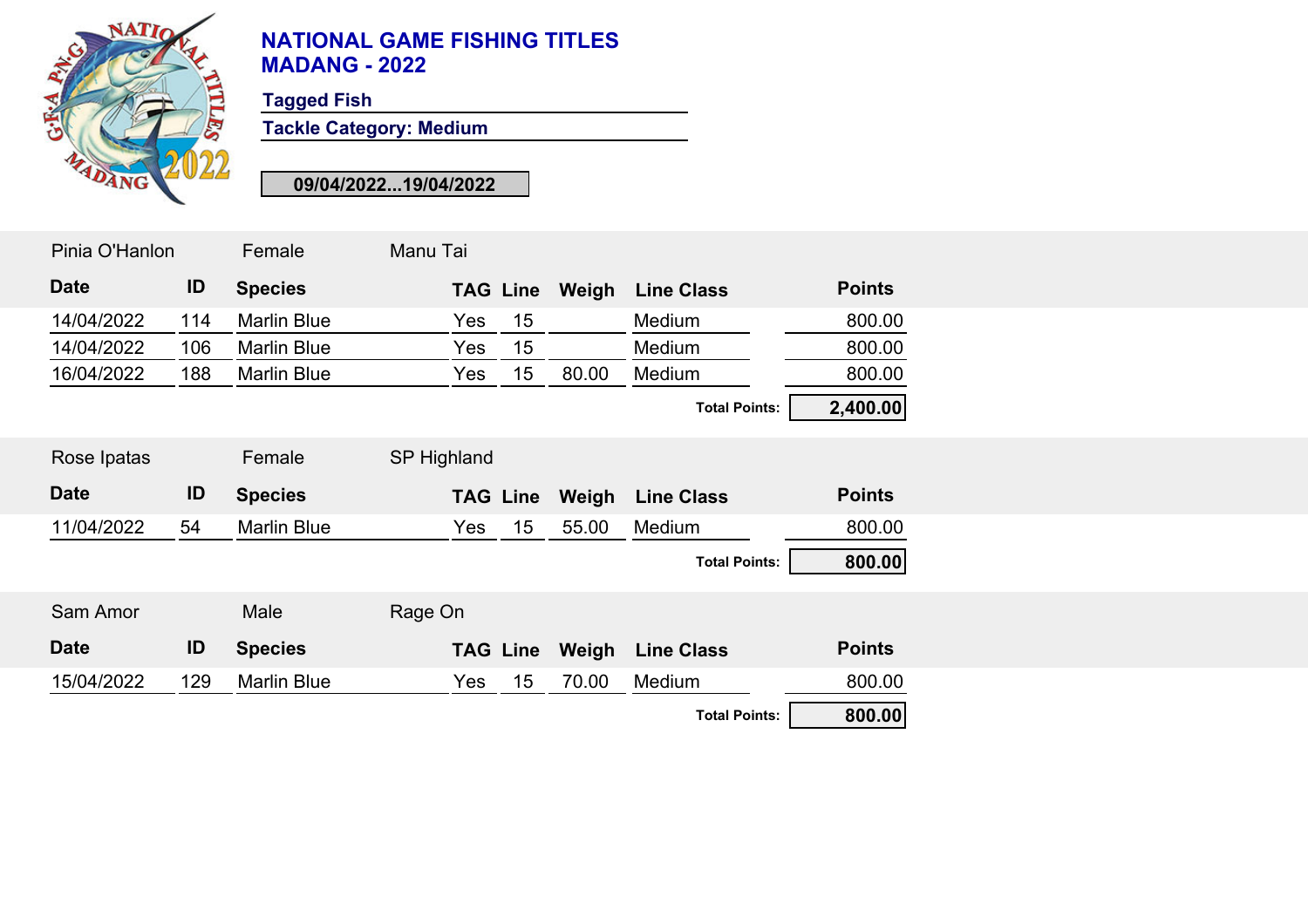

**Tagged Fish**

**Tackle Category: Medium**

| <b>Simon Woolcott</b> |     | Male               | PPP <sub>3</sub> |     |                 |       |                      |               |
|-----------------------|-----|--------------------|------------------|-----|-----------------|-------|----------------------|---------------|
| <b>Date</b>           | ID  | <b>Species</b>     |                  |     | <b>TAG Line</b> | Weigh | <b>Line Class</b>    | <b>Points</b> |
| 13/04/2022            | 90  | <b>Barracuda</b>   |                  | Yes | 15              |       | Medium               | 30.00         |
| 13/04/2022            | 101 | <b>Marlin Blue</b> |                  | Yes | 15              | 70.00 | Medium               | 800.00        |
| 13/04/2022            | 87  | <b>Marlin Blue</b> |                  | Yes | 15              | 70.00 | Medium               | 800.00        |
| 13/04/2022            | 78  | <b>Marlin Blue</b> |                  | Yes | 10              |       | Medium               | 950.00        |
| 14/04/2022            | 118 | <b>Marlin Blue</b> |                  | Yes | 15              |       | Medium               | 800.00        |
| 14/04/2022            | 102 | <b>Marlin Blue</b> |                  | Yes | 15              |       | Medium               | 800.00        |
|                       |     |                    |                  |     |                 |       | <b>Total Points:</b> | 4,180.00      |
| <b>Terry Haggar</b>   |     | Male               | <b>SPA</b>       |     |                 |       |                      |               |
| <b>Date</b>           | ID  | <b>Species</b>     |                  |     | <b>TAG Line</b> | Weigh | <b>Line Class</b>    | <b>Points</b> |
| 14/04/2022            | 116 | <b>Marlin Blue</b> |                  | Yes | 15              |       | Medium               | 800.00        |
|                       |     |                    |                  |     |                 |       | <b>Total Points:</b> | 800.00        |
| Tina Jerry            |     | Female             | Wan Moa          |     |                 |       |                      |               |
| <b>Date</b>           | ID  | <b>Species</b>     |                  |     | <b>TAG Line</b> | Weigh | <b>Line Class</b>    | <b>Points</b> |
| 14/04/2022            | 122 | <b>Marlin Blue</b> |                  | Yes | 15              |       | Medium               | 800.00        |
| 14/04/2022            | 122 | <b>Marlin Blue</b> |                  | Yes | 15              |       | Medium               | 800.00        |